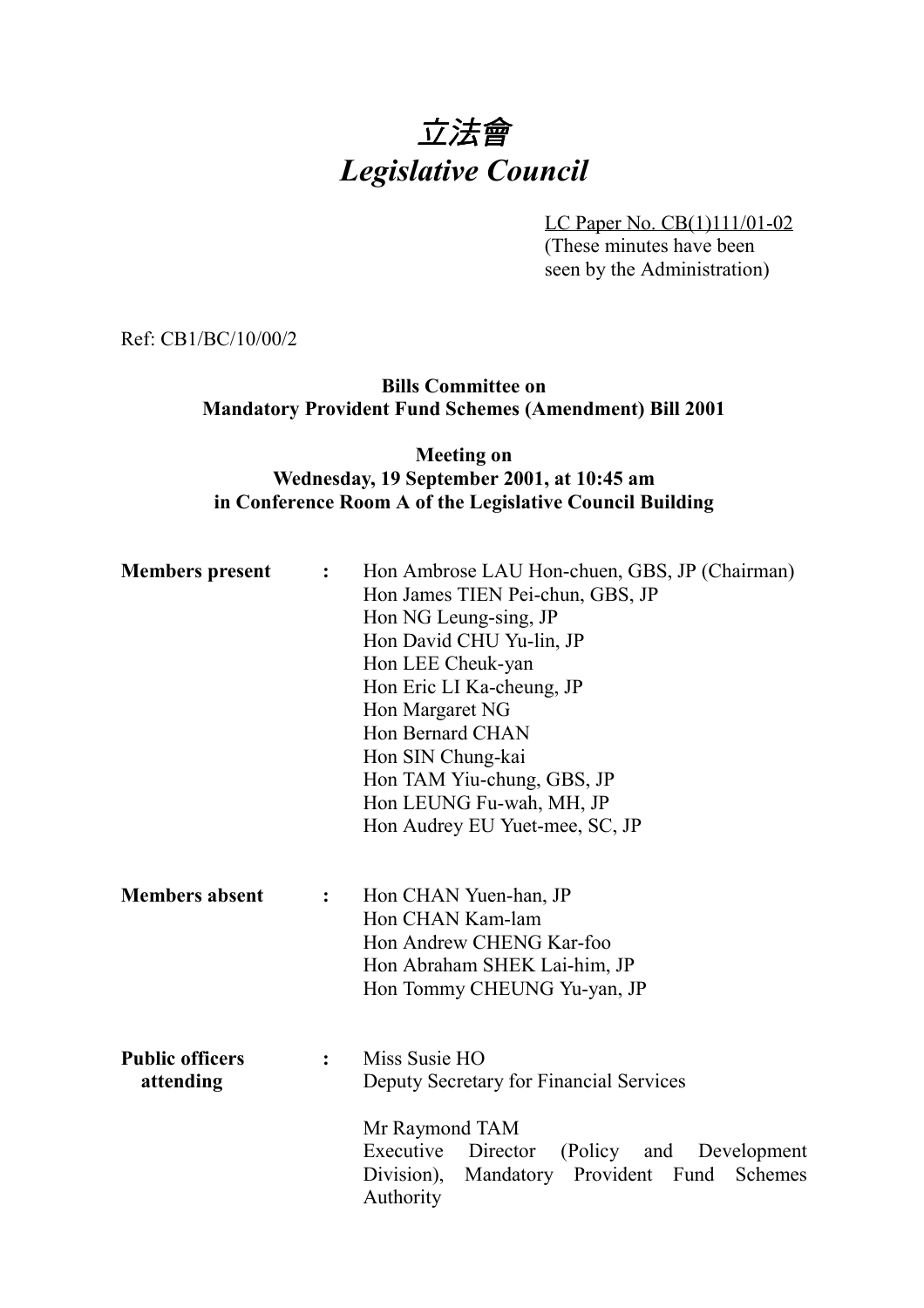|                            | Mr Geoffrey FOX<br>Senior Assistant Law Draftsman  |
|----------------------------|----------------------------------------------------|
|                            | Ms Lonnie NG<br>Senior Government Counsel          |
| Clerk in attendance :      | Miss Polly YEUNG<br>Chief Assistant Secretary (1)3 |
| <b>Staff in attendance</b> | : Miss Connie FUNG<br>Assistant Legal Adviser 3    |
|                            | Ms Anita SIT<br>Senior Assistant Secretary (1)8    |

The Committee deliberated (Index of proceedings attached at **Annex A**).

2. The Administration was requested to provide information on the number of prosecutions taken out for non-compliance, including prosecutions against employers for failure to make mandatory contributions and the penalties imposed in convicted cases.

(*Post-meeting note*: The Administration's reply has been circulated to members vide LC Paper No. CB(1)29/01-02 dated 11 October 2001.)

3. The Chairman requested the Administration to take note of the concern of the business sector conveyed by Mr James TIEN that at present, it was up to employees to choose his investment portfolio under a registered mandatory provident fund scheme chosen by the employer. However, at times of unsatisfactory market performance, the employer had to top up the accrued benefits payable to the employee so as to meet the employee's long service payment or severance payment entitlement.

4. The Assistant Legal Adviser 3 was requested to examine whether the proposed amendments relating to the powers of the Mandatory Provident Fund Schemes Authority to amend existing conditions or impose new ones on approved trustees would have the effect of increasing the scope of powers of the Authority or would only serve to make explicit the powers which the Authority already possessed.

5. Members agreed that a notice should be put up on the Website of the Legislative Council to invite written submissions on the Bill and that the Clerk should draw up a list of organizations which the Committee would invite to provide views for the Bills Committee's consideration. It should be highlighted in such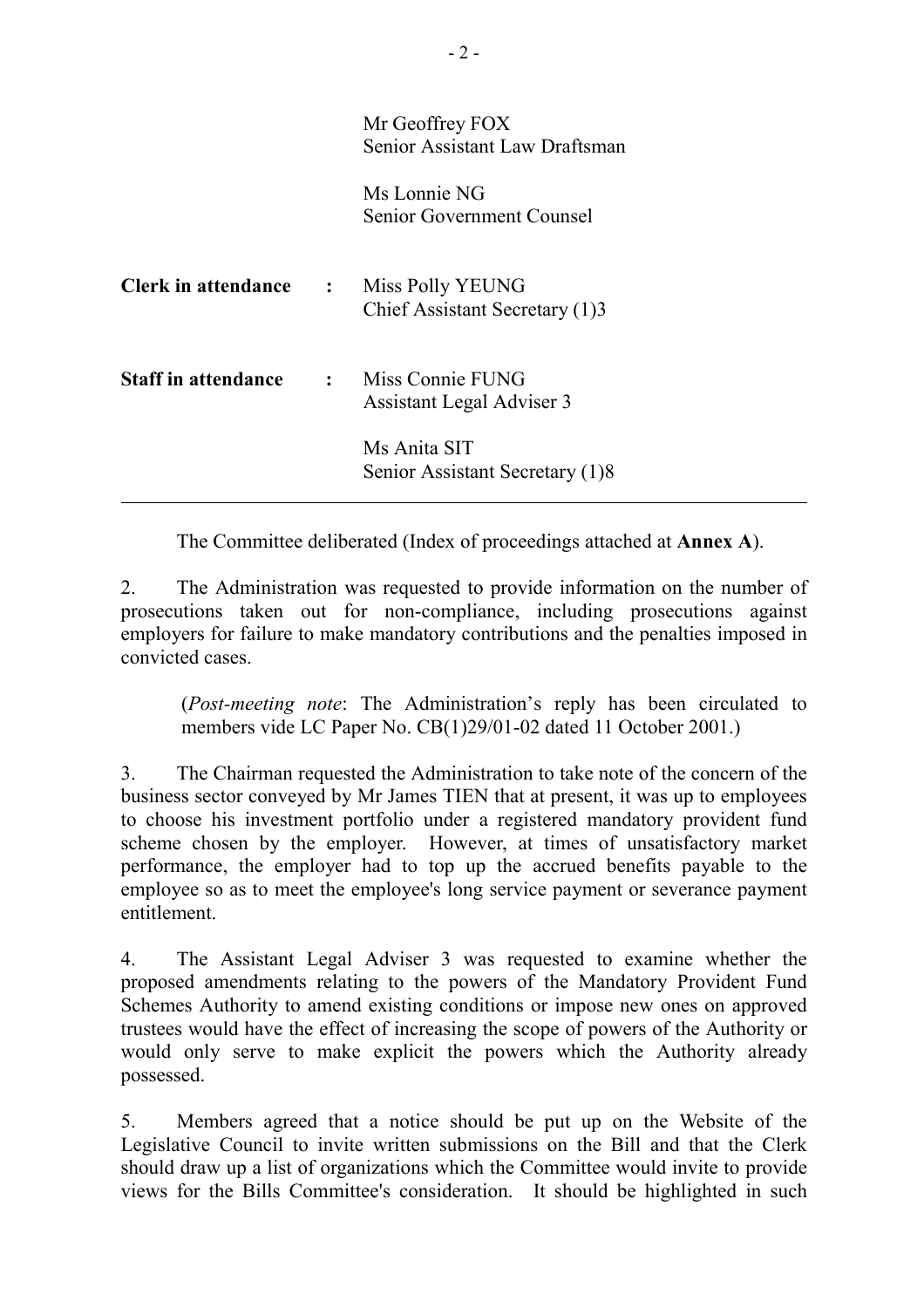invitations that views to be submitted should be relevant to the provisions in the Bill and should not cover wider aspects of the Mandatory Provident Fund System. The date of the next meeting would be scheduled in due course.

6. There being no other business, the meeting ended at 11:43 am.

Legislative Council Secretariat 2 November 2001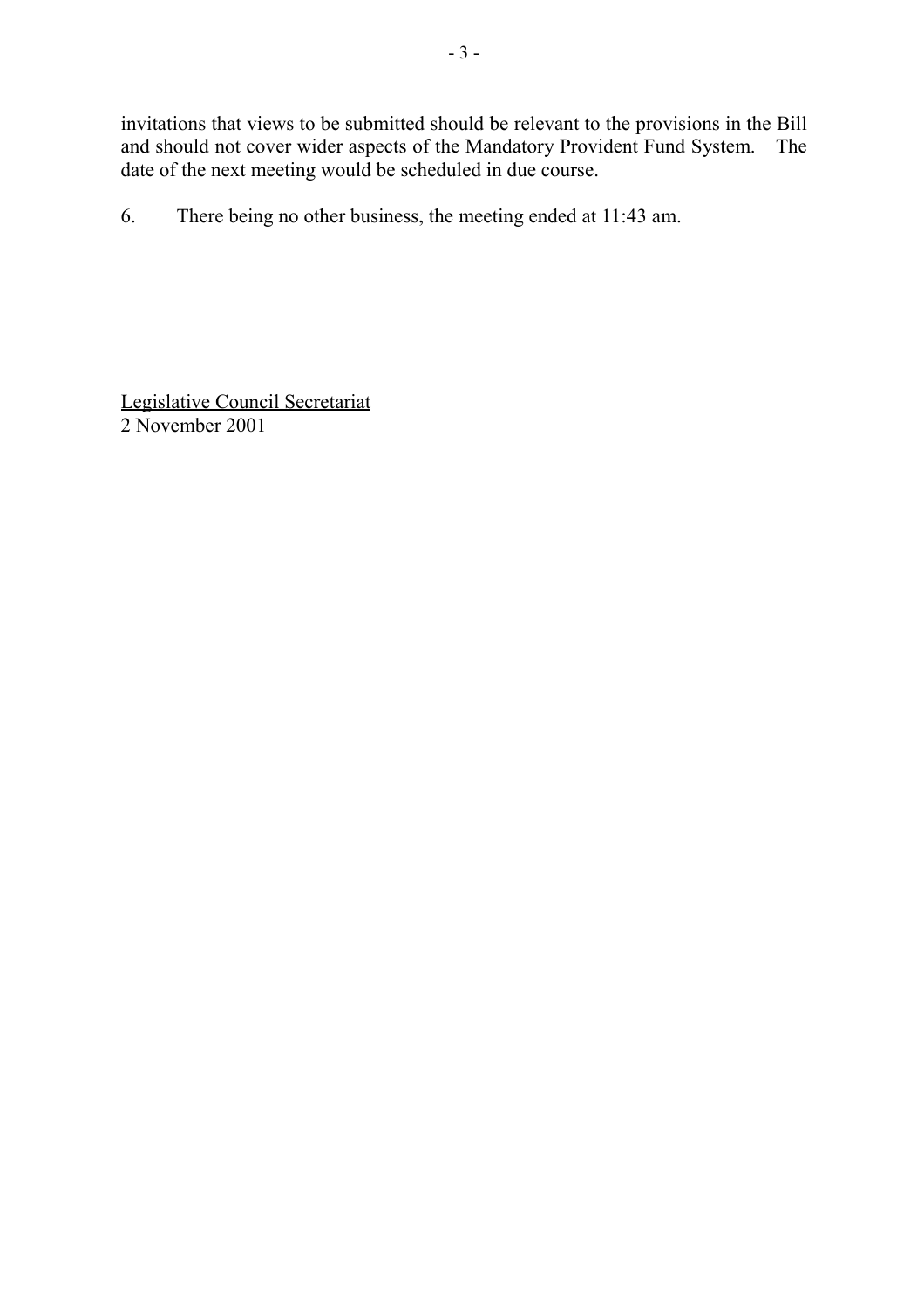## **Proceedings of the meeting of the Bills Committee on Mandatory Provident Fund Schemes (Amendment) Bill 2001 on Wednesday, 19 September 2001, at 10:45 am in Conference Room A of the Legislative Council Building**

| <b>Time</b> | <b>Speaker</b>   | Subject(s)                                   | <b>Action</b>  |
|-------------|------------------|----------------------------------------------|----------------|
|             |                  |                                              | required       |
| 0000-0147   | Chairman         | Introductory remark                          |                |
| 0148-0927   | Admin.           | Objectives of the Bill                       |                |
| 0928-1010   | Mr TAM Yiu-chung | Enforcement on failure to make contributions |                |
| 1011-1128   | MPFA*            | Enforcement on failure to make contributions |                |
| 1129-1331   | Mr LEE Cheuk-yan | Enforcement on failure to make contributions |                |
| 1332-1703   | Admin.           | Enforcement on failure to make contributions |                |
| 1704-1735   | Mr LEE Cheuk-yan | Enforcement on failure to make contributions |                |
| 1736-1810   | Admin.           | Enforcement on failure to make contributions | Admin to       |
|             |                  |                                              | provide        |
|             |                  |                                              | information on |
|             |                  |                                              | prosecution    |
| 1811-1840   | Mr LEE Cheuk-yan | Enforcement on failure to make contributions |                |
| 1841-2155   | <b>MPFA</b>      | Enforcement on failure to make contributions |                |
| 2156-2423   | Mr James TIEN    | Existing arrangements regarding long service |                |
|             |                  | payment and severance payment entitlement    |                |
|             |                  | under the Mandatory Provident Fund System    |                |
|             |                  | (MPFS)                                       |                |
| 2424-2542   | Admin.           | Existing arrangements regarding long service |                |
|             |                  | payment and severance payment entitlement    |                |
|             |                  | under MPFS                                   |                |
| 2543-2747   | Mr James TIEN    | Existing arrangements regarding long service |                |
|             |                  | payment and severance payment entitlement    |                |
|             |                  | under MPFS                                   |                |
| 2748-2855   | Admin.           | Existing arrangements regarding long service |                |
|             |                  | payment and severance payment entitlement    |                |
|             |                  | under MPFS                                   |                |
| 2856-2922   | Mr James TIEN    | Existing arrangements regarding long service |                |
|             |                  | payment and severance payment entitlement    |                |
|             |                  | under MPFS                                   |                |
| 2923-2930   | Chairman         | Existing arrangements regarding long service | Admin to take  |
|             |                  | payment and severance payment entitlement    | note of        |
|             |                  | under MPFS                                   | concern        |
| 2931-3234   | Mr Bernard CHAN  | Operation of the existing system             |                |
| 3235-3338   | Admin.           | Operation of the existing system             |                |
| 3339-3403   | Mr Bernard CHAN  | Operation of the existing system             |                |
| 3404-3533   | Mr James TIEN    | Proposed amendments relating to the powers   |                |
|             |                  | of the MPFA                                  |                |
| 3533-3729   | Admin.           | Proposed amendments relating to the powers   |                |
|             |                  | of the MPFA                                  |                |